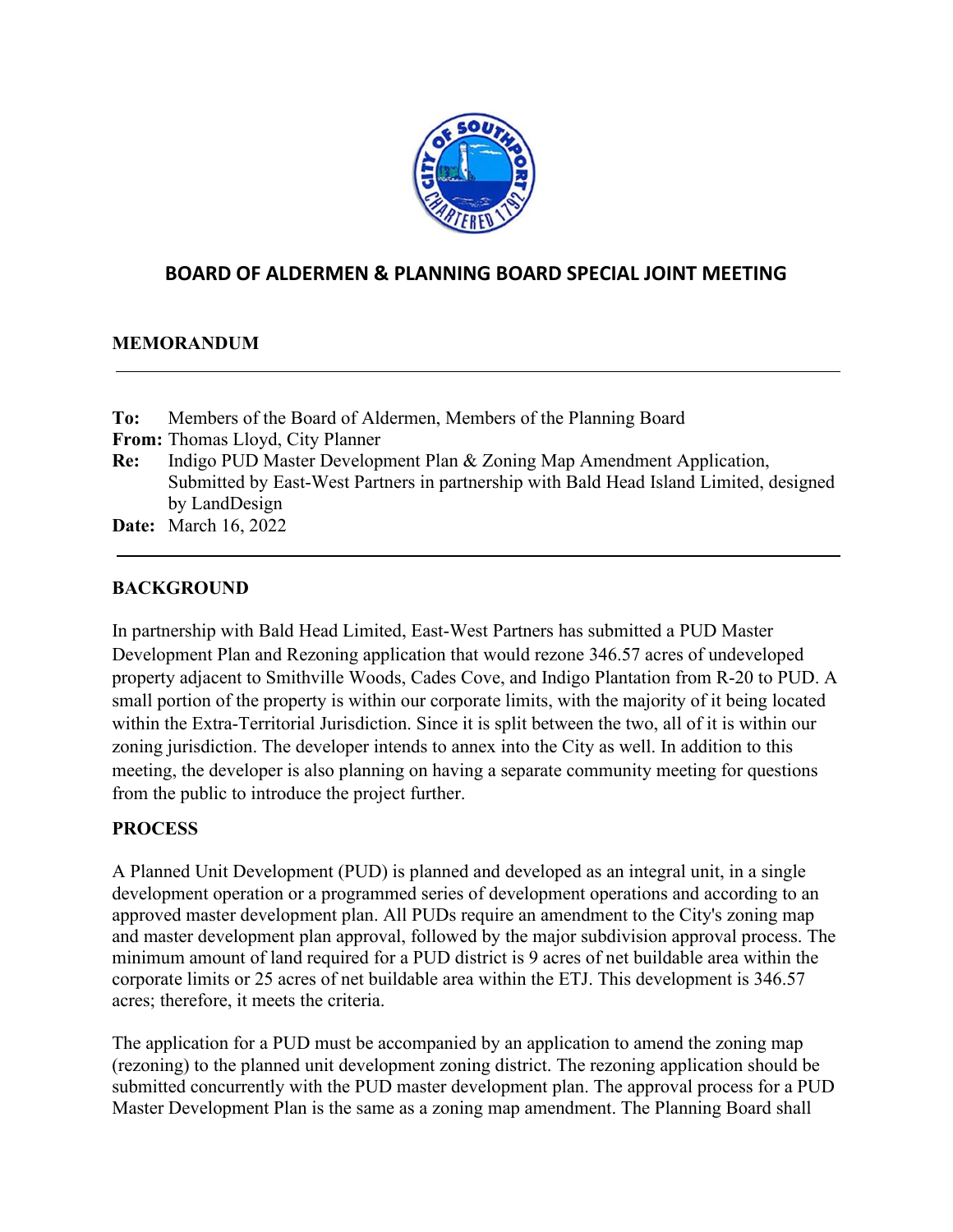provide an advisory recommendation on the PUD master development plan and rezoning within 90 days after introducing such petition at a regularly scheduled meeting and submit its recommendation to the Board of Aldermen. In terms of timing, the PUD master development plan must be approved before the zoning map amendment. If the PUD master development plan is approved, it provides the framework for development within the PUD. The master development plan includes the bubble diagram that illustrates the densities in different areas of the PUD, supporting information, and text which specifies the use or uses intended for the property, dimensional standards, and any development standards to be approved concurrently with the application. This could include features like parking, landscaping design guidelines, buffers, and streetscapes. The master development plan must also be prepared by and sealed by a licensed land surveyor, landscape architect, or engineer. A licensed landscape architect sealed this plan.

The City established a technical review committee for this project. I will go into more detail about that process later. As I stated earlier, the Planning Board has 90 days following the receipt of the PUD master development plan and zoning map amendment application to make a recommendation on both. To be clear, this means that a recommendation by the Planning Board will need to be made no later than at the June  $16<sup>th</sup>$  Planning Board meeting. The Planning Board shall advise and comment on whether the proposed text or zoning map amendment is consistent with the comprehensive plan or any other officially adopted applicable plans. The Planning Board shall provide a written recommendation to the Board of Aldermen that addresses plan consistency and other matters deemed appropriate by the Planning Board. However, a comment by the Planning Board that a proposed amendment is inconsistent with the comprehensive plan shall not preclude consideration or approval of the proposed amendment by the Board of Aldermen.

It is important to understand that the PUD master site plan and zoning map amendment application are legislative decisions. When speaking of legislative decisions in this context, it is important to note that we are not talking about the State Legislature. In this case, municipal legislative decisions are finalized by the Board of Aldermen as the local Governing Board after an advisory recommendation by the Planning Board. Because legislative decisions have such a significant impact on landowners, neighbors, and the public, state law mandates broad public notice and hearing requirements for these types of decisions. Much like legislative decisions in the General Assembly, broad public discussion and careful deliberation is vital for municipal legislative decisions. Substantial discretion is allowed in legislative decisions, and boards are not under any obligation to approve them.

## **PROPOSAL**

As mentioned previously, the Indigo PUD master development plan comprises a tract that equals 346.57 acres. The overall size of the tract that Bald Head Island Limited owns is 375.08 acres. In terms of the density, East-West Partners is proposing 1,542 dwelling units and 80,000 sf of nonresidential use. This is an average of 4.1 dwelling units per acre on the total tract. The UDO allows 6 units per acre for PUDs. The PUD Master Development Plan's bubble diagram shows the different planned areas of the development and how they will differ in density, allowable uses, and allowable housing types. There are 5 different areas identified on the bubble diagram.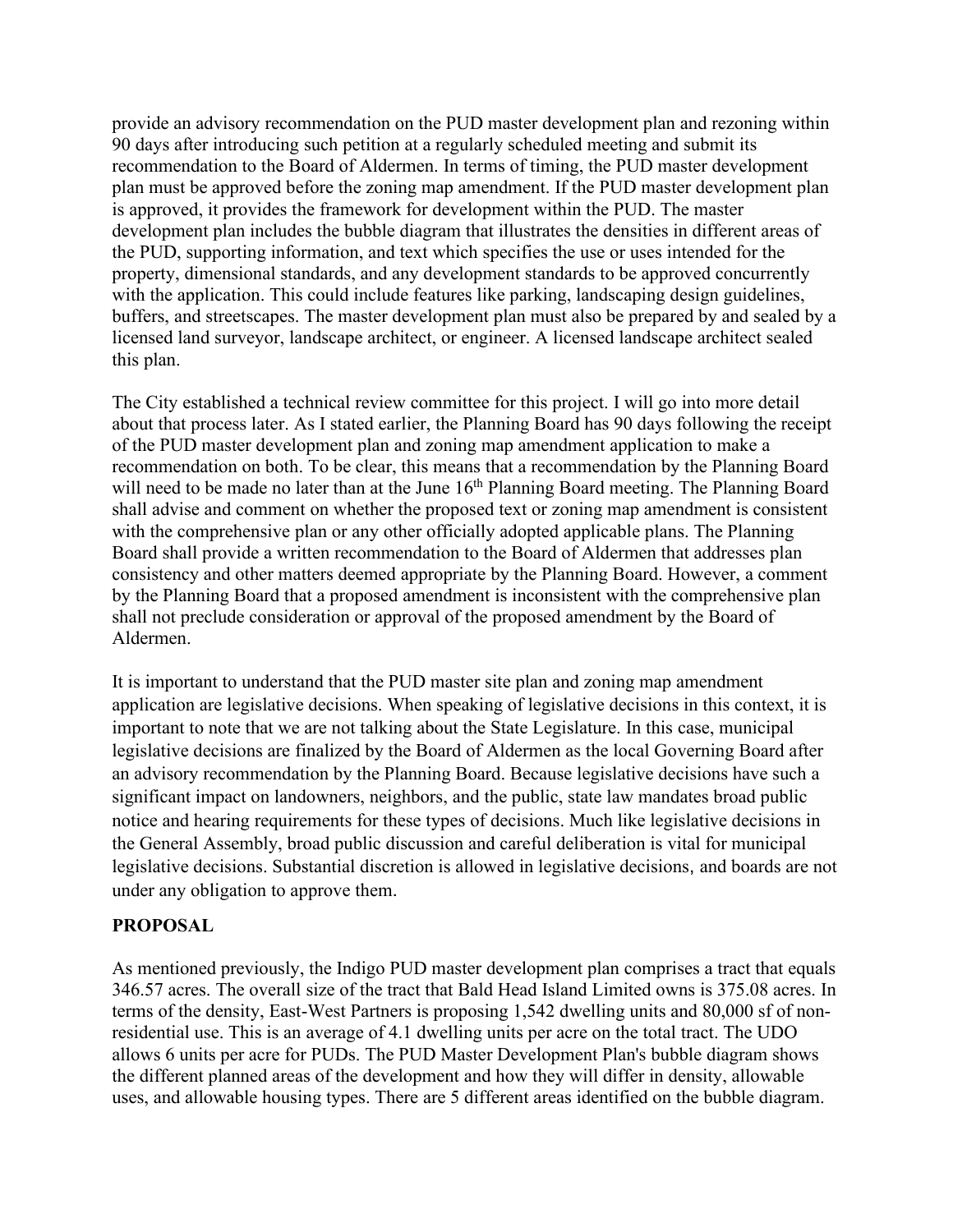The first area is the Marina Village area. The proposed Marina Village area is 9.4 acres. In terms of residential, the developer proposes a mixture of Single Family Townhomes, Duplexes, Multi-Family, and Condos in these areas totaling 188 units. This is equal to 20 dwelling units an acre for this portion of the tract. It is important to note that the product types may change, but the total number of units for each area will not change. The developers are also proposing retail, restaurant, and a commercial marina as non-residential uses for a total of 20,000 sf. The second area is the Residential Core area. The proposed Residential Core area is 58.1 acres. This area will be composed of a mixture of single-family detached, single-family attached townhomes, multifamily, duplexes, assisted living, and senior living for a total of 581 units. This equals 10 dwelling units an acre. 60,000 sf of non-residential retail and office uses are also proposed. The third area proposed is the Residential Center area. This area is 105 acres. Proposed residential uses are single-family detached, single-family attached, multi-family, and duplexes. The total amount of proposed units is 630 total units. This equals 6 dwelling units an acre. No nonresidential areas are proposed in the Residential Center area. The fourth area is the Residential Edge area. This area consists of 47.6 acres. The proposed uses in this area are single-family detached homes. The proposed units are 143 total units. This equals 3 dwelling units an acre. The last area identified on the PUD master development bubble diagram is open space. In PUDs, 20% of the tract must be Open Space. Designated 404 wetlands are not allowed to be counted in this calculation. East-West Partners is proposing 75.4 acres of Open Space. 75 acres are required. The proposed PUD master development plan shows 39.3 acres for a nature park. The developers propose a dog park, swimming areas, walking trails, and ball fields. They are also proposing 20.9 acres for a Central Park and pocket park. The proposed uses for this area are a playground, docks, shaded areas, greens, and ball courts. The plan also shows 7.6 acres of linear greens. As shown on the plan, the linear greens will be composed of a green trail network.

#### **INFRASTRUCTURE**

The neighborhood's primary entrance is proposed to be off Robert Ruark Dr. There will also be an additional village entrance off of Indigo Plantation D on 9<sup>th</sup> street. For water and sewer, the City has communicated to the developer that it would be in their best interest to receive service from Brunswick County. The City does not have the excess capacity to serve this project, but the City is open to looping the project into the City's waterlines with an emergency valve for emergencies. For streets, three different types of ROWs are proposed. The first is the Avenue Street. The avenue street is a 61 ft ROW with sidewalks and on-street parking on both sides of the street. The second street type is A-1. A-1 streets will be composed of 54 ft ROWs and will be located adjacent to park spaces where alley-loaded lots are designed to provide visitor parking. Street type A-2 is a 49 ft ROW with ribbon curb and ditch/swale sections along the road. The last street type is Type B. Type B is a 47' ROW and is what the developer envisions as the typical street section in the community where front-loaded lots exist. There will also be 20 ft alleys for the rear entry areas. All street types will have pedestrian sidewalks on both sides. In the same format as early 20th-century villages and neighborhoods oriented towards pedestrian walkability, these street types are akin to traditional neighborhood street designs. The UDO allows ROWs less than 60 ft with the approval of the Fire Chief/Fire Marshal and if they are designed to NCDOT's Subdivision Design Manual. When they come back for preliminary plat approval, the street design must meet NCDOT's guidelines and be approved by the Fire Chief and Fire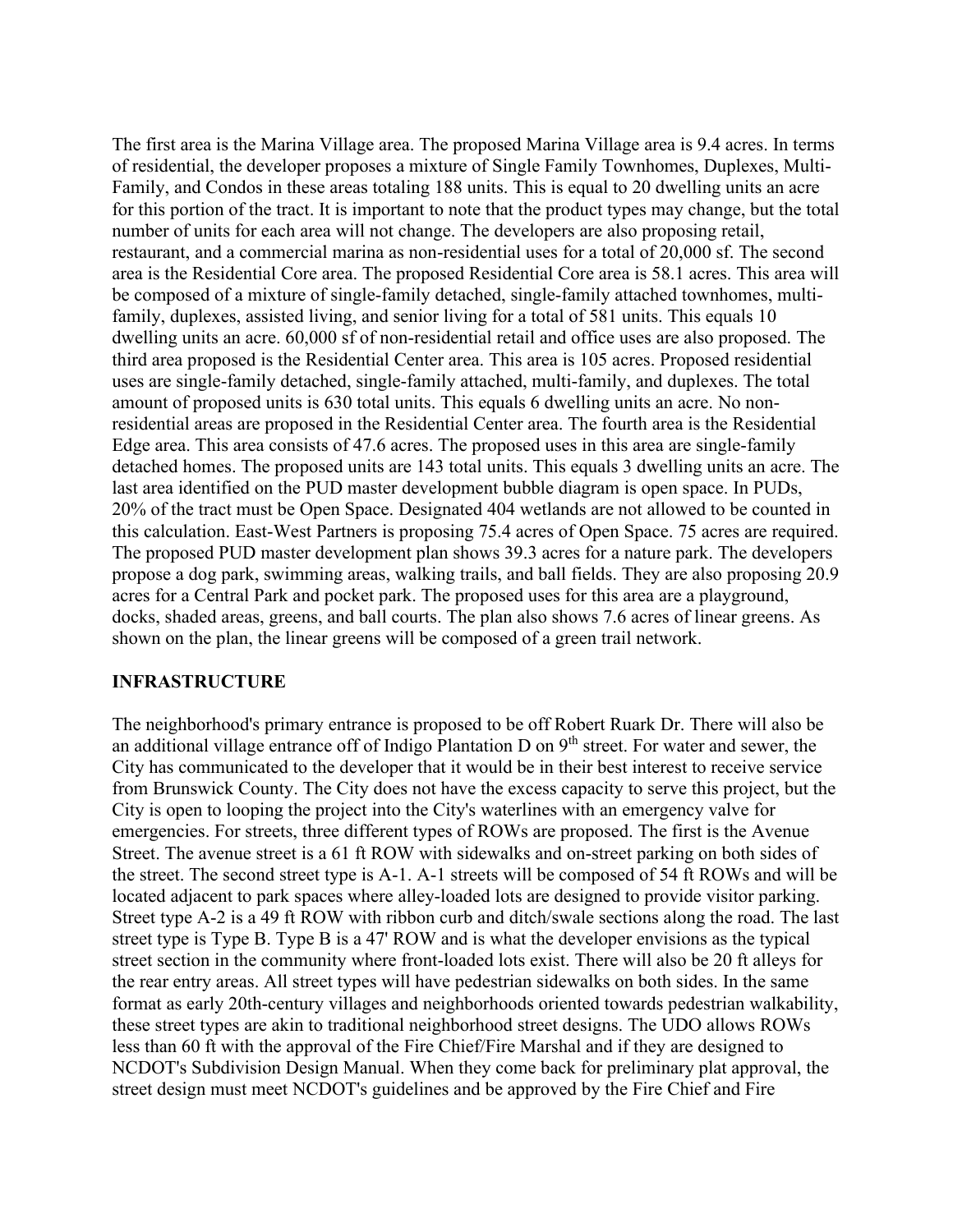Marshal. The applicant has expressed the desire for the streets within the development to be publicly maintained. Public maintenance is preferable to the potential for private street networks. Private street networks often become dilapidated due to improperly funded Property Owner Association agreements, which may result in a request for the City to assume ownership and responsibility of substandard roadways down the road.

# **TRAFFIC IMPACT ANALYSIS STUDY**

The TIA was completed by Jonathan Guy of Kimley-Horne. NCDOT approved the Project Indigo Traffic Impact Analysis (TIA) on March 3rd, 2022. Robert Ruark Dr, 9<sup>th</sup> Street, and a large portion of the intersections examined are State roads, so NCDOT has been involved in this process from the start along with City staff. City Staff met with District Engineer Ben Hughes to go over the required improvements. Of note is the first improvement. Ben Hughes mentioned that due to ROW constraints on Robert Ruark, some of the proposed improvements are not possible. Mr. Hughes suggested that the City require additional access connections at  $11<sup>th</sup>$  street or Lord Thomas Avenue to mitigate the impacts at the 211/87 intersection. NCDOT requires the following improvements:

• **NC 211 (N. Howe Street) at NC 87 (River Road)/SR 1852 (Robert Ruark Drive)**  (Signalized 4-legged Intersection)

• Construct an additional eastbound left-turn lane on Robert Ruark Drive to provide dual left-turn lanes with 350 feet of storage, 50 feet of full-width deceleration, and 100 feet of taper\*

• Construct a separate eastbound right turn lane on Robert Ruark Drive with 350 feet of storage, 50 feet of full-width deceleration, and 100 feet of taper\*

• Modify signal timing and phasing

\*It is understood that right of way constraints will likely render the proposed roadway mitigations un-constructible. Alternate and/or additional access connections are recommended to reduce impacts at this intersection

• **NC 211 (N. Howe Street) at SR 1209 (9th Street)** (Signalized 4-legged Intersection) • Construct an exclusive southbound right turn lane on NC 211 with 300 feet of storage, 50 feet of full-width deceleration, and 100 feet of taper

• Extend the existing eastbound left-turn lane on 9th Street up to the intersection of Lord Street

• Optimize the signal timings

• **NC 211 (N. Howe Street) at 12th Street/Stuart Avenue (Unsignalized 4-legged)** Intersection)

• Install a traffic signal and the necessary communication equipment for the bordering signals on NC 211, including NC 87/Robert Ruark Drive, Fodale Avenue, and 9th Street

• **SR 1852 (Robert Ruark Drive) at Site Access 1 (Proposed unsignalized T-intersection)**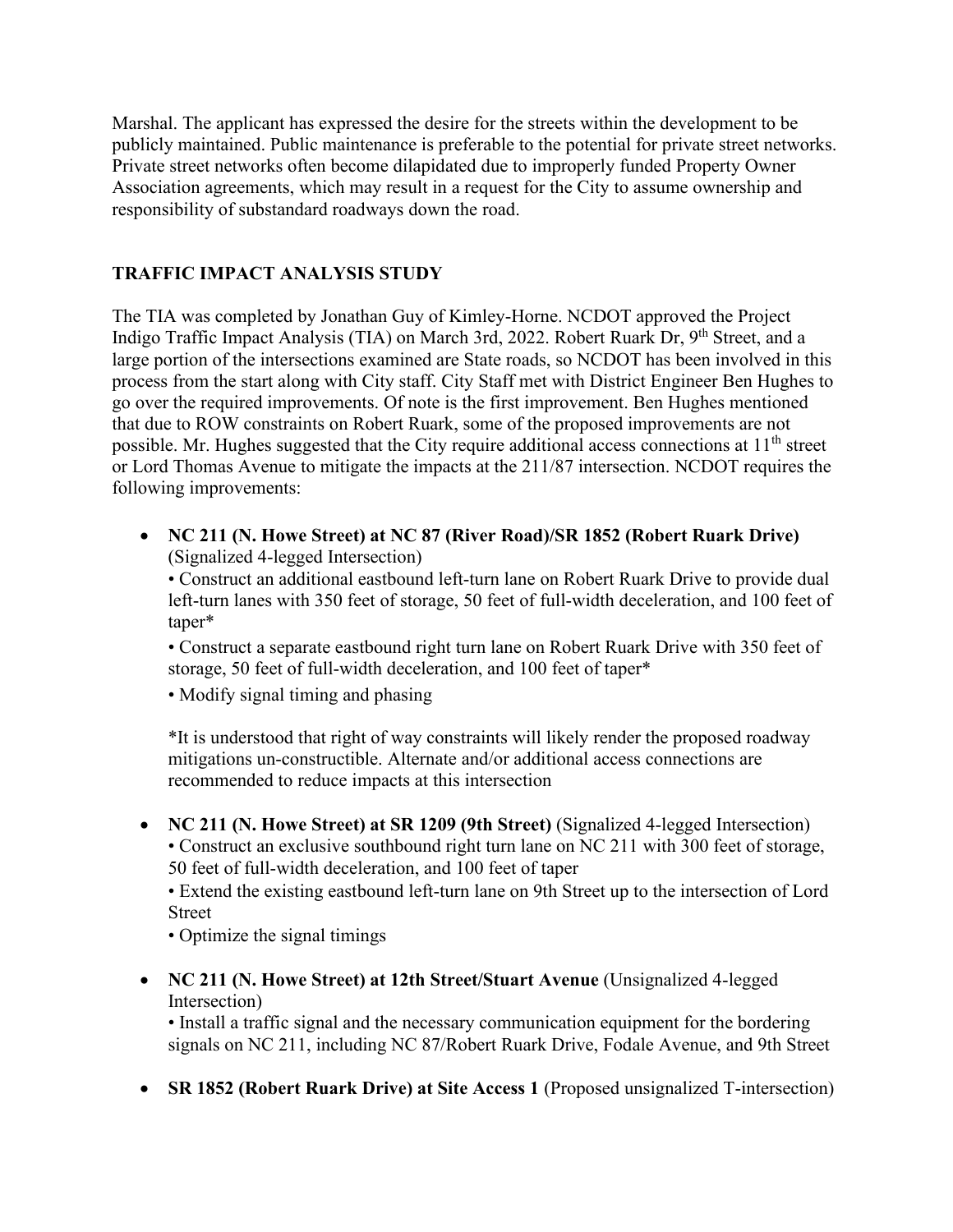- Construct the site access with one ingress and two egress lane.
- Provide stop control for the northbound approach.
- Provide a 175-foot internal protected stem for the northbound approach.
- Provide an exclusive westbound left turn lane on SR 1852 (Robert Ruark Drive) with 150 feet of storage, 50 feet of full-width deceleration, and 100 feet of taper

### **TRC COMMENTS**

A Technical Review Committee composed of senior city staff met regarding this project in December of 2021. Staff explained the proposal in detail. Staff explained that while they are asking for 1534 units, some of that may change once they get into more detailed engineering on the site. Each department spoke about how their services would be affected by the proposed master development plan. Parks and Recreation indicated that the current city facilities are inadequate for our current needs and that we would need additional facilities if this proposed development were approved. The Parks and Recreation Director is interested in a land swap to have better connectivity for a City Park. The Parks and Recreation Director indicated that her vision for the City-owned land adjacent to the proposed development is a recreation hub with ball fields and a multi-purpose recreation center. She mentioned that we could also partner with the Board of Education to enhance the facilities in this area so the Elementary School could make use of it, too. It was indicated that the developer is interested in working with the City to help make the recreation hub happen. Further discussions will need to be on this during the development agreement process. The Parks and Recreation Director also mentioned that staffing would need to be increased if the proposed development happens.

The Police and Fire Departments also provided comments on the proposed master development plan. The Fire Chief mentioned that even if the County provided water service, it would be good to work with the engineer to loop the water line to have an emergency valve in case of emergencies. Chief Drew also mentioned that staffing would need to be increased for both Fire and EMS. He indicated that a new ambulance would be needed and additional personnel to staff the ambulance. The Police Department indicated that their current facility isn't conducive to their needs if the proposed development happens. More evidence storage and storage would be needed. Depending on how much the population increase would be at build-out, the Department indicated that they would need 3-5 more staff members, including an additional detective.

The Public Works Department indicated that they had questions about the City ROWs and whether the City would be responsible for maintaining them. Staff indicated that the developer's intent is for the streets to be Public R/W and publicly maintained. We do not have an exact mileage of streets yet, which will come further during the engineering and design process. The Public Works Director also had questions about their stormwater system and what type of maintenance would be required. The infrastructure impact analysis that the City is undertaking with WithersRavenel will do more to answer these questions. Depending on these two variables, city staff and equipment will need to be increased to provide these additional services. Lastly, the Public Works Director mentioned that the City's Electric Infrastructure would have to be upgraded.